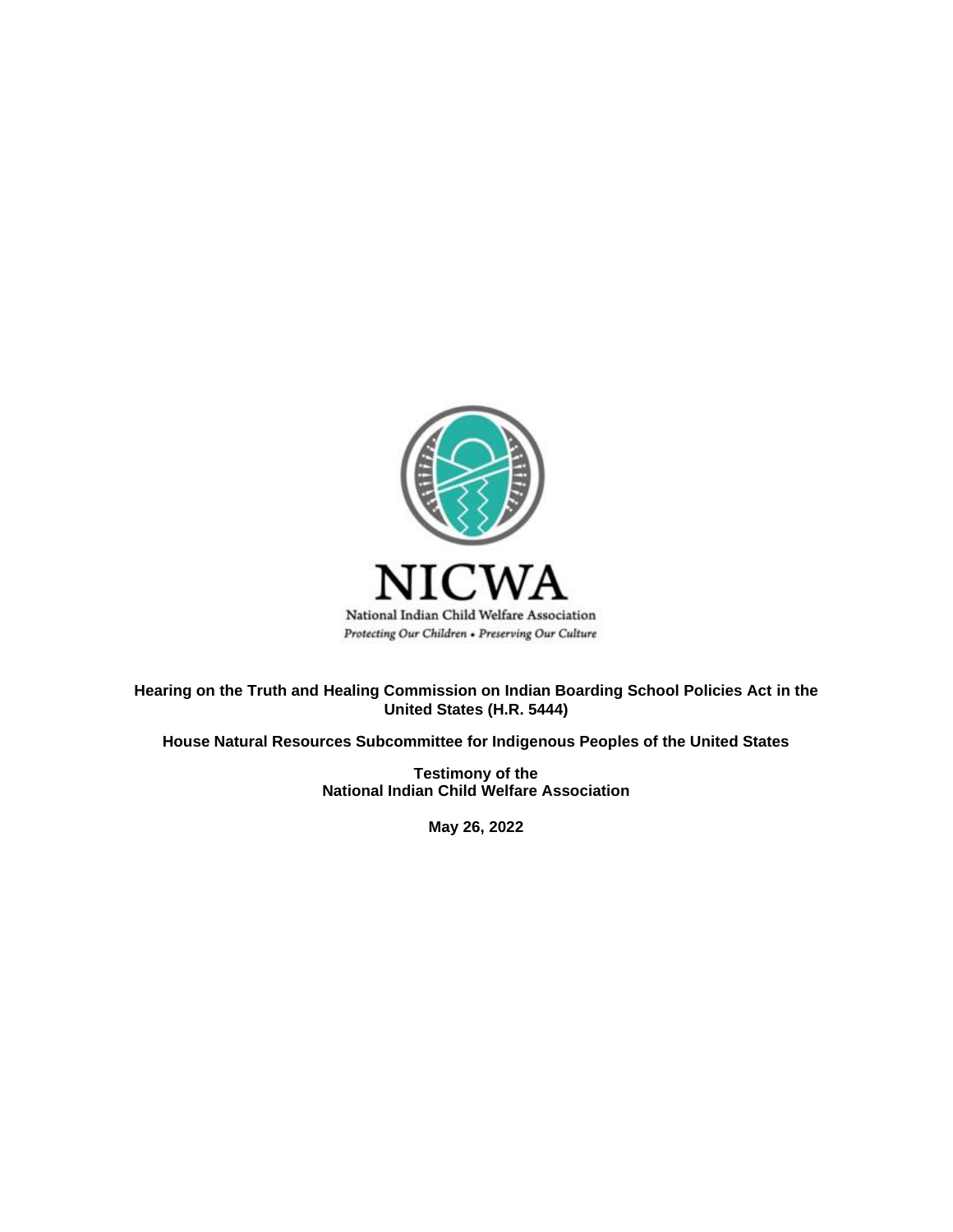The National Indian Child Welfare Association would like to thank Representative Davids and Representative Cole for introducing the *Truth and Healing Commission on Indian Boarding School Policies Act in the United States*. As we witness the international shock and outrage at the identification of mass burial sites and unmarked graves of First Nations children in Canada who were residents of residential schools, we see the parallels to the boarding school policies and experiences in the United States and the accounts from survivors of the horrific abuse and conditions they were subjected to. The legacy of those policies and practices is evident in Native communities all across the United States today. This legislation is critical to revealing the truth about the individual and collective trauma that was imposed upon Native communities and furthering the process of healing for all Native people.

NICWA's testimony will focus on:

- The impact of the boarding school experience upon American Indian/Alaska Native (AI/AN) children, families, and communities and its influence on the overrepresentation of AI/AN children in state foster care systems.
- The consequences of the boarding school experience and associated trauma that leaves AI/AN children and families more susceptible to public and private child welfare system involvement.
- The role of the Indian Child Welfare Act (ICWA) and kinship care in addressing systemic bias and historical trauma through recognizing tribal sovereignty and self-determination over child welfare.
- Tribal-defined and trauma-informed solutions that effectively address safety, healing, and connection to family, community, and culture.

NICWA is a national American Indian/Alaska Native nonprofit organization located in Portland, Oregon. NICWA has over 40 years of experience providing technical assistance and training to tribes, states, and federal agencies on issues that impact Indian child welfare and children's mental health. NICWA provides leadership in the development of public policy that supports tribal self-determination in child welfare and children's mental health systems as well as compliance with ICWA (P.L. 95-608). We are frequently engaged in work to assist tribal leaders in establishing and operating effective governance structures that support tribal sovereignty and effective oversight and decision-making in child welfare, emphasizing the important role that tribal governments play in fostering community-driven and culturally based solutions to child abuse and neglect. NICWA also engages in research that supports and informs improved services for AI/AN children and families. NICWA is the nation's most comprehensive source of information on AI/AN child maltreatment and child welfare.

# **Boarding School Experience — An Avenue to Overrepresentation in the Child Welfare System**

To fully comprehend the issue of child maltreatment among AI/AN children, it is essential to first understand that many of the risk factors for child maltreatment in AI/AN communities are linked to historic governmental policies and practices. From the 1860's through the 1970's, the federal government and private agencies established and operated Indian boarding schools in which Indian children were involuntarily taken from their families and often taken far away from their communities, often for years at a time (Crofoot, 2005; Cross et al., 2000), severing traditional child-rearing practices and belief systems and extended family networks that were relied upon to keep children safe from abuse and neglect. Harsh assimilationist policies not only took children away from their families and placed them in Indian boarding schools but aimed to further separate families from their culture. In the 1950's and 1960's, the federal government continued attempts to assimilate tribal communities by passing termination and relocation policies that ended the federal-tribal relationship for many tribes, provided states with expanded jurisdiction on tribal lands, and highly encouraged Indian people to leave their tribal communities and relocate to urban areas, continuing the erosion of protections and supports and disrupting tribal governments, cultural practices, and family structures. And while self-determination policies of the federal government began to relace more severe assimilationist federal policies in the 1960's, federal and state governments largely pushed against opportunities for enhanced self-governance, which can be seen in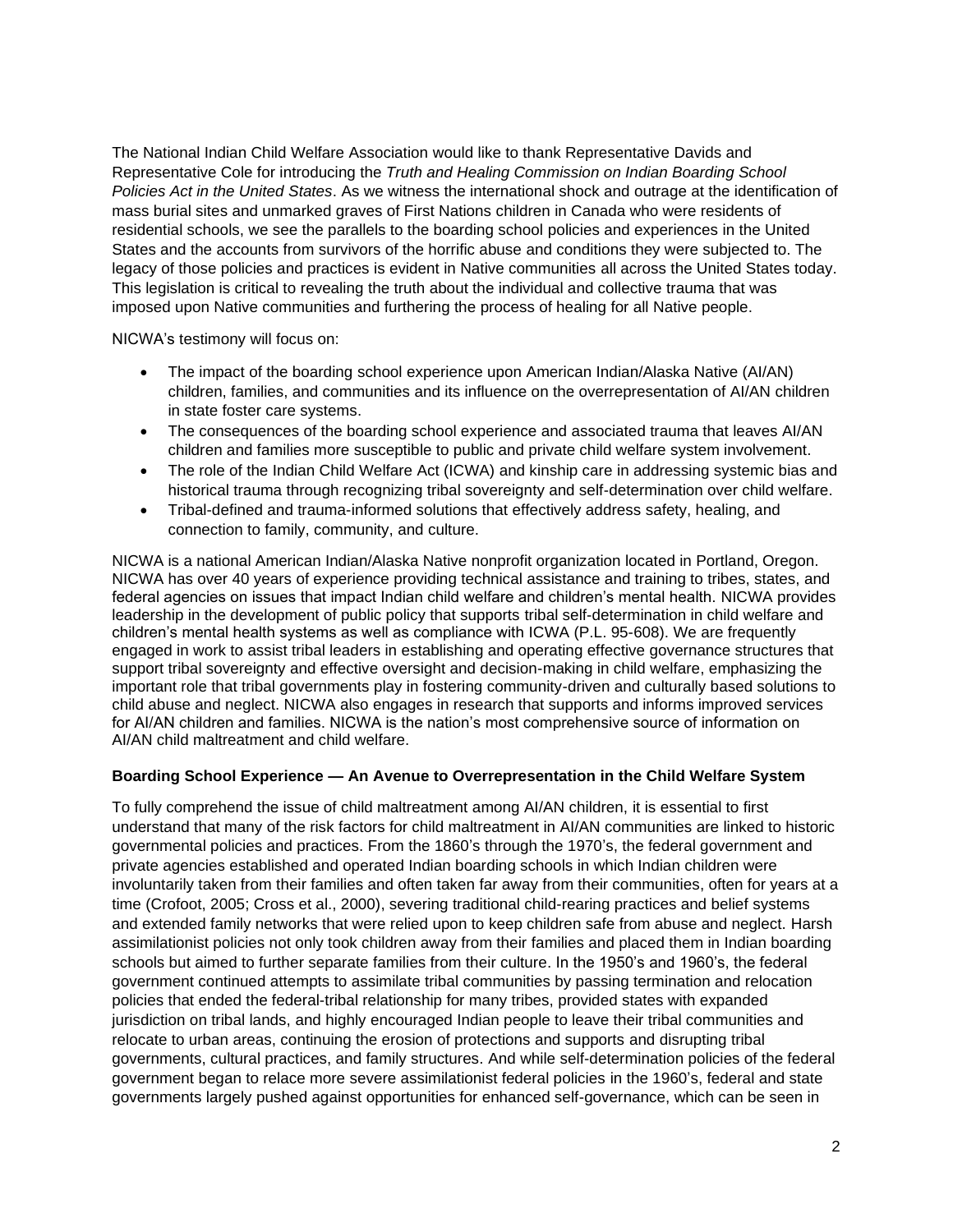the passage of Public Law 280 in the 1950's that encroached upon tribal exclusive jurisdiction and required concurrent criminal and civil jurisdiction with the state. This is important to acknowledge because continued institutional barriers to tribal sovereignty and self-determination only impeded the healing process for tribal communities.

Due to prolonged institutionalization and the harsh discipline tactics instilled by boarding schools, parents and grandparents were unable to experience positive, culturally based models of family life and family discipline (Crofoot, 2005), increasing the risk of Indian families reverting to punitive discipline and child maltreatment, similar to what was experienced and reinforced in Indian boarding schools. The time that AI/AN children spent in boarding schools led to the deterioration of traditional understandings of childrearing practices and protection that were once the responsibility of entire communities, not just the child's birth parents. Without natural helping systems in place, children were left vulnerable to state and federal control. By the time the involuntary boarding school experience had faded in the 1970's, it had created conditions within AI/AN families that made these families vulnerable to involvement in public and private child welfare systems that often utilized bias and mainstream assimilationist practices to remove large numbers of AI/AN children from their families and place them in homes outside of their communities and culture.

## **Boarding School Trauma and Influence on Risk Factors for Involvement in Child Welfare Systems**

Beginning in the 1960's, public and private agencies involuntarily removed hundreds of AI/AN children from their homes and placed them in non-Indian homes far away from their families and tribes (Cross et al., 2000). While this separation of children from their families occurred within a different system than that of boarding schools, it certainly took on similar patterns of forced separation and surfaced around the same time that involuntary boarding school placements began to decrease. In a 1970's study, the Association on American Indian Affairs found that between 25% and 35% of all Indian children had been separated from their families, and approximately 85% of the children removed were placed in non-Indian homes (Indian Child Welfare Program, 1974). Today, AI/AN children remain overrepresented in state foster care at a rate 2.66 times greater than their proportion of the general population; in particular, AI/AN children represent 1% of all children in the U.S. but account for 2.7% of all children placed outside of their homes in foster care (Puzzanchera et al., 2022). This disproportionality only increases as an AI/AN child moves deeper into the system, leading to further traumatic experiences among AI/AN children, families, and communities, and undermining efforts to improve child welfare outcomes among tribal families. A national study found that AI/AN children are two times more likely to be investigated, two times more likely to have allegations of abuse or neglect substantiated, and four times more likely to be placed in foster care than Caucasian/White children (Hill, 2007). This reveals persistent concerns around systemic bias, lack of training in cross-cultural care, policy-related barriers, and other structural inequities that place AI/AN children at higher risk of experiencing abuse or neglect.

While there is limited information available on the specific risk factors for child maltreatment among AI/AN families, national statistics show that AI/AN families are particularly vulnerable to child maltreatment, which may be understood by several interconnected factors, including but not limited to household poverty, joblessness, inadequate housing, social isolation, and high rates of victimization. These factors can be directly correlated to assimilationist policies that aimed to socially and economically isolate reservations and urban Indian communities. Similar to past efforts of involuntary removal and placement of children in boarding schools, AI/AN children continue to experience disparate treatment in public and private child welfare systems, a perpetual cycle of loss and isolation from family, community, and culture. Further, when the human brain is exposed to repeat traumatic events such as these, areas of the brain that play an important role in stress response become dysregulated and can alter a person's capacity to cope with the profound effects of trauma on memory, regulatory functioning, and stimuli response (van der Kolk, 2000). Therefore, a person's capacity to provide for their own safety becomes compromised as hypervigilance kicks in when the stress response system is unable to regulate itself back to a safe place that is absent of threat. When unable to self-regulate, a person can become emotionally withdrawn and participate in avoidance behaviors like substance abuse to prevent re-exposure to the existing unresolved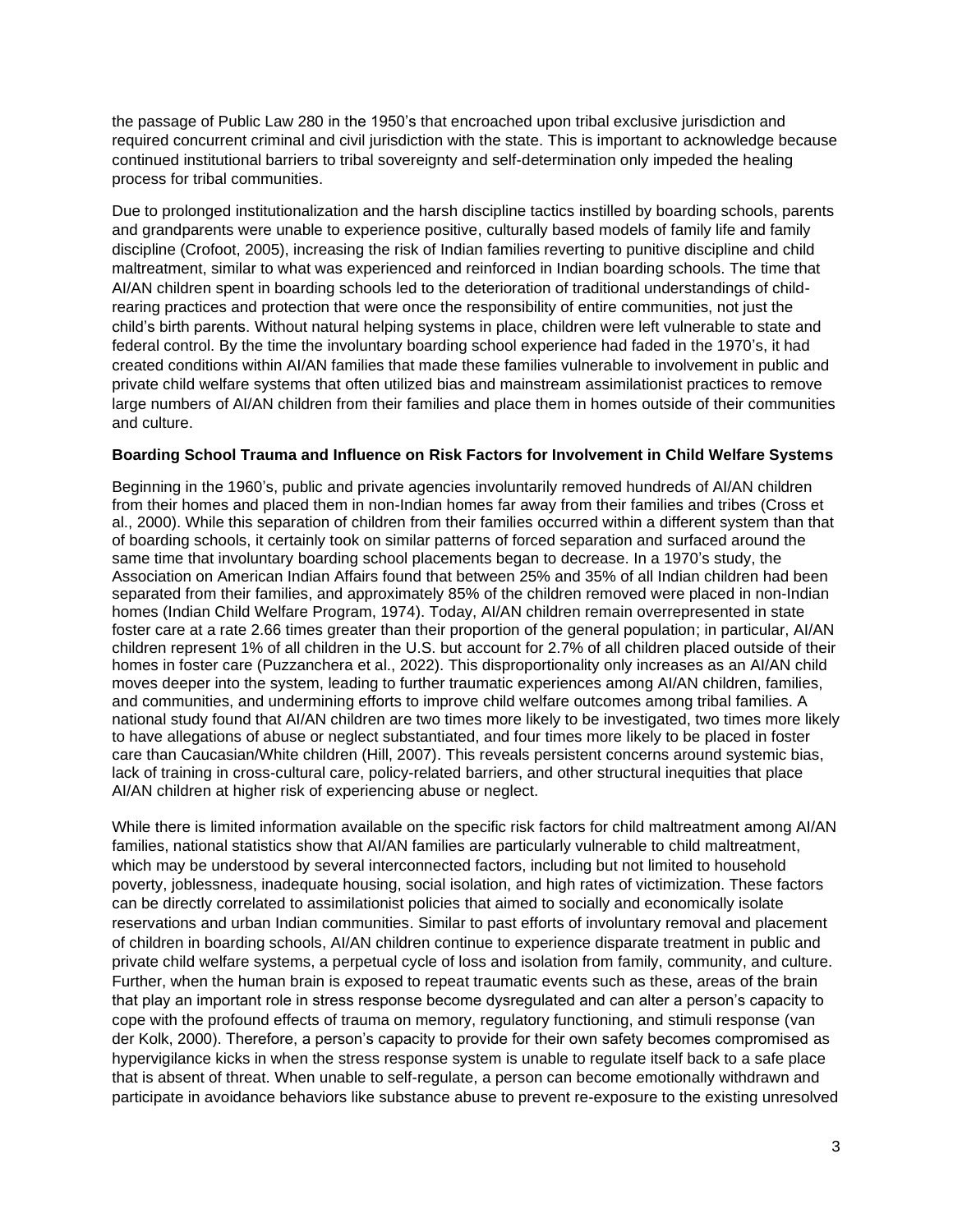trauma. For children, without the presence of a supportive and responsive adult to act as a buffer, repeat exposure to prolonged adversity among children, known as toxic stress, can disrupt brain development and other organ systems, lead to cognitive impairment, and increase risk for disease into adulthood ("Toxic Stress," n.d.). The presence of a supportive and responsive adult can act as a buffer to childhood adversity, however, the far-reaching effects of trauma both historically and present-day among AI/AN communities requires comprehensive, community-based solutions to addressing trauma.

Traumatic events like forced displacement and the boarding school experience, which subjected children to harsh discipline, child abuse, infectious disease, isolation, and extreme mental and emotional trauma, can be passed down through generations (Cross, 2005; Brave Heart & DeBruyn, 1998) and resurface in many ways, including but not limited to increased mental health disorders, stress, social isolation, and substance abuse; all of which are risk factors for child maltreatment and could result in interactions with the child welfare system. Without commitment to ensuring AI/AN children and families have access to culturally appropriate support services, children and families will have to find other coping mechanisms to manage the emotional, physical, cognitive, behavioral, social, and developmental impacts of compounding traumatic experiences. To break the cycle of trauma and create a path for healing among AI/AN children, families, and communities, the continued legacy of harm by public and private child welfare systems must be acknowledged and addressed.

# **Understanding How ICWA and Kinship Care Promote Healing**

After two centuries of federal and state government efforts to disrupt tribal traditions, family structures, and systems of care for children, the federal government passed ICWA in 1978 to acknowledge the inherent sovereign right of tribal governments to protect their children and maintain their families. ICWA created opportunities to confront inequities by requiring that state public and private agencies provide active efforts to rehabilitate families and follow placement preferences as a means to keep AI/AN children connected to their families, communities, and culture. Active efforts requirements are intended to counteract potential systemic bias that may lead to unnecessary child removal and support family reunification whenever possible through the provision of services that aid families in keeping their children safely at home. This includes tribal-run community-based services that have largely been underutilized and underfunded, yet provide services that incorporate cultural components often left out of state models of how to provide child welfare services.

Despite ICWA codifying placement preferences for kinship care, evidence shows that AI/AN children are still less likely than non-AI/AN children to be placed in kinship care settings (Carter, 2009; Maher et al., 2015), impacting a child's sense of attachment, cultural identity, and developmental outcomes in adolescence and young adulthood. Studies have shown that the experiences between AI/AN children and their kin caregivers exhibit strong attachment and bonding development (Henderson et al., 2015; Cross & Day, 2008; Cross et al., 2010; Mooradian et al., 2007; Kopera-Frye, 2009) that can generate long-lasting benefits to mental health as well as, economic, and educational well-being. The holistic benefits of restoring connections between AI/AN children and their extended family networks shows just how important it is that families know the truth about what happened to their children and communities, have a space and opportunity to heal that is appropriate to their tribal culture, and have support and resources to nurture their tribal and cultural identity.

## **The Value of Tribal-defined and Trauma-informed Solutions**

When tribes are empowered and have adequate resources available, they can design and operate trauma-informed solutions that best meet the needs of their children and families that have faced historic and intergenerational trauma. For instance, several years ago the Confederated Tribes of the Umatilla Indian Reservation in Oregon faced the challenge of how to improve their child welfare system to better meet the needs of children and families. Over a period of a few years, tribal leadership, the tribal child welfare program, and community members realized something needed to change if they were going to improve outcomes for children and families in the community. Despite the best efforts of those involved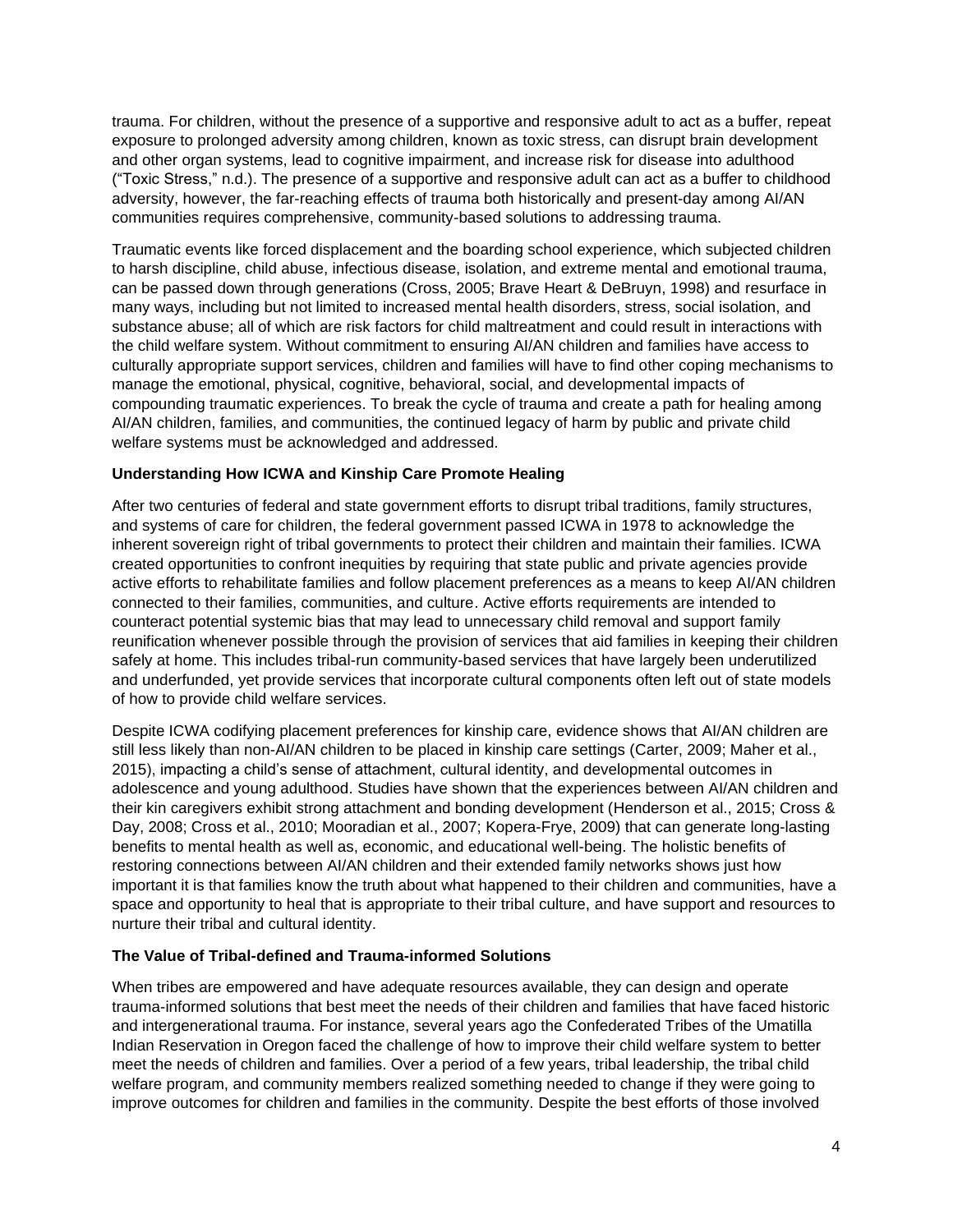and the various state and federal funding sources they secured, the number of children placed in foster care had either risen or stayed very high. The tribe's largest child welfare funding source only provided reimbursement for services after a child was removed from the home, and the program was largely based on a state and federal model of how to provide child welfare services. With tribal child welfare staff overwhelmed and community members frustrated with the program's increased need to continually recruit more foster homes, the need for change was evident.

To turn their child welfare system around, tribal leadership, community members, and child welfare staff all came to the table to redesign and decolonize their child welfare system to be more proactive, familycentered, and culturally appropriate. This meant redesigning the structure of the child welfare system, incorporating more cultural practices, and restructuring the way the system was funded, ensuring that the values of Indigenous children, families, communities, and cultures were at the forefront of redesign efforts. A primary change was developing more robust services for families that needed extra support or were at risk of having their children removed. The enhanced services placed greater emphasis on having regular contact with families; active coordination with other service providers, both in and outside the community; more training for staff on family engagement and support; and restructuring staff positions to provide more expertise and focus on prevention services. Following the restructuring, the number of children in foster care and other out-of-home care decreased by over 70% and has remained stable ever since. Reducing the number of children in out-of-home care made available funds that had been previously employed for foster care to be used for family support services, and tribal leadership reprioritized their revenue contribution to provide greater support for family support services. An additional, unanticipated benefit of the restructuring was the improvement in the community's relationship with the tribal child welfare program. Further, staff reported that parents were more likely to voluntarily seek help before a crisis occurred, and there was great relief in the community when recruitment for foster homes became less constant.

Although this kind of child welfare system redesign needs a lot of community investment to get off the ground, in the long run it has proven to be much less expensive because of the improved outcomes for children and families, higher staff satisfaction and lower turnover, and reduced need for more expensive and more intensive interventions like foster care and other out-of-home services. This illustrates that when tribes are at the forefront of the development process, positive outcomes are much more likely to occur, including enhanced support resources that promote safety and stability, allow for opportunities to restore and maintain relationships, and reduce the likelihood a child will experience trauma from unnecessary removal or separation that could be prevented with active coordination of culturally appropriate services.

For too long AI/AN children have been at the center of harmful state and federal policies and practices, including lack of understanding and bias among public and private child welfare systems that continuously fell short of recognizing that the solution was within AI/AN communities themselves – that tribes know best the needs of their children and families and are best positioned to address those needs when given the capacity to self-determine. Therefore, prioritizing tribally driven and trauma-informed solutions is critical to embarking on the journey to healing and preventing continued suffering among future generations of AI/AN children, families, and communities.

# **Legislative Comments**

We appreciate the inclusion of the critical historical information and current-day impacts described in Section 2 Findings. While some people may be generally aware of the Indian boarding school policies and actions, Section 2 provides additional information that illustrates the intersection between the historical and intergenerational trauma that has occurred because of the Indian boarding school experience and more recent policies and actions regarding the continuing trauma that has occurred because of the bias and harmful practices in public and private child welfare systems.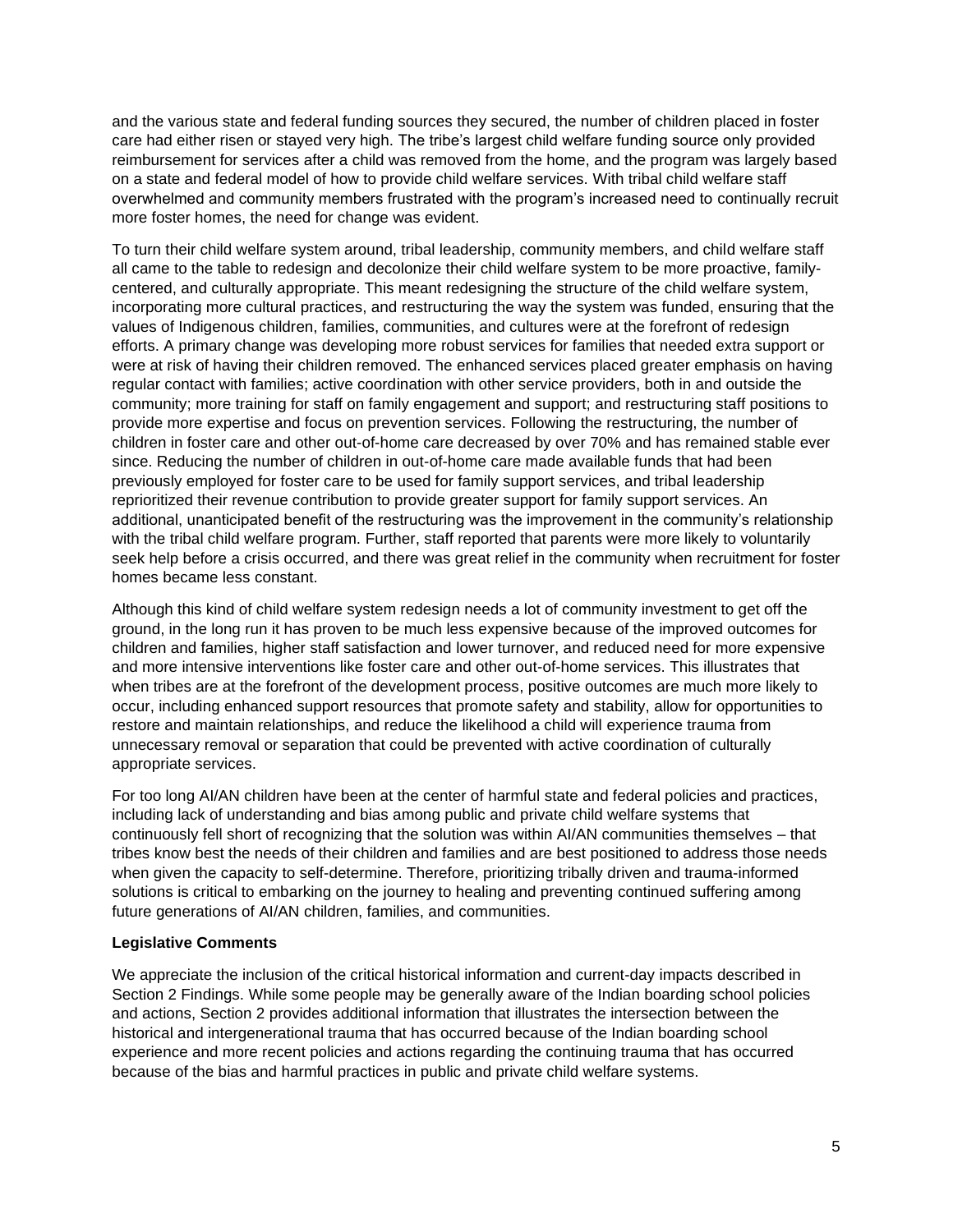Section 3 provides information on the purposes of the Truth and Healing Commission on Indian Boarding Schools in the United States (Commission). We greatly appreciate the coordination with the Department of Interior's investigation into Indian boarding schools; development of recommendations to address healing for affected Native communities, families and individuals; and the focus on the modern-day assimilationist practices of public and private social services systems that have led to continued trauma for Native families.

Section 5 provides information on the establishment and membership of the Commission, Truth and Healing Advisory Commission, and Survivors Subcommittee. We appreciate the scope of work that has been laid out for the Commission in the legislation and the requirements to include a diverse group of people with lived experience related to the Indian boarding school experience. We note again the importance of the provisions that address modern day assimilationist practices in public and private child welfare systems.

We also greatly appreciate extending the time for the work of the Commission to five years. In previous drafts, the timeline was much shorter and would have been a significant barrier to completing a comprehensive investigation, analysis, and development of recommendations. As we have witnessed in Canada, the timeline for a similar investigative process took six years and there were less than half as many residential schools identified there. While we appreciate extending the timeline of the Commission's work, we would caution members of Congress to not be surprised if the work takes longer given the much larger scope in the United States compared with similar work in Canada on a much smaller scale.

Another point of appreciation are the provisions that require consultation with tribal nations by the Commission and provisions that address the issuance of subpoenas to secure testimony and evidence related to the Commission's work. Because of the incredible sensitivity and complexity of these issues and the sovereign governmental status of tribal nations, it will be critical that the Commission approach their work with a humility and respect for the tribal nations and individuals affected. The subpoena authority is critical because Indian boarding school policies and actions were implemented over a hundred years of time and involved numerous institutions and individuals that carried out the policies. Not all may cooperate with simple requests from the Commission to appear or provide evidence, so the issuance of subpoenas may become an important tool in piecing together important information that the Commission will need to complete their charge.

# **Final Statement**

This legislation is vital to documenting the truth about the atrocities of the boarding school experience and the individual and collective trauma that has remained largely unrecognized and unresolved in Native communities. The passage of this legislation will not only further the process of healing for Native communities, but it also opens doors to acknowledging and addressing other ways in which government policies and practices have evolved over time and continue to perpetuate harm, including the current state of disproportionate treatment of AI/AN children in the child welfare system. Additionally, it is a path toward ensuring tribal nations receive the support and resources needed to continue healing, nurturing, and protecting their children, families, and cultural identity.

In closing, we greatly appreciate all the work that you have done to move this legislative forward and support tribal nations in this critical effort towards the truth and healing of children and families. If there is anything we can do to further support the passage of this legislation, please contact NICWA Government Affairs and Advocacy Director David Simmons at [desimmons@nicwa.org.](mailto:desimmons@nicwa.org) We look forward to continued partnership opportunities to pursue healing for AI/AN children and families impacted by historic and intergenerational trauma through community-based and culturally appropriate services in tribal communities.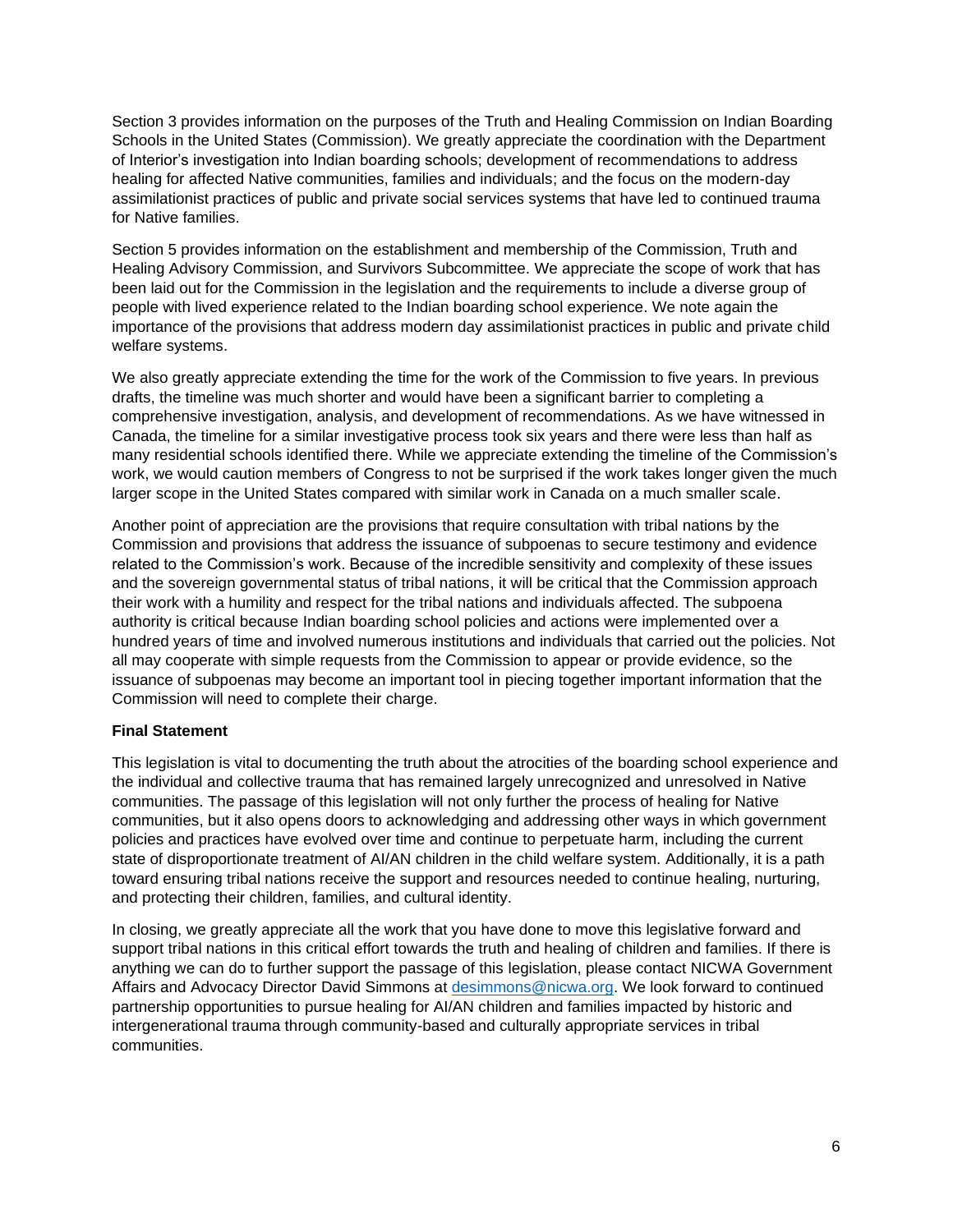### **References**

- Brave Heart, M. Y. H, & DeBruyn, L. M. (1998). The American Indian holocaust: Healing historical unresolved grief. *American Indian and Alaska Native Mental Health Research, 8*(2), 60–82.
- Carter, V. (2009). Comparison of American Indian/Alaska Natives to non-Indians in out-of-home-care. *Families in Society: The Journal of Contemporary Social Services*, 90(3), 301-308.
- Center on the Developing Child at Harvard University. (n.d.) Toxic Stress. https://developingchild.harvard.edu/science/key-concepts/toxic-stress
- Crofoot, T. (2005). Effects of abuse and neglect on American Indian/Alaska Native children. In D. S. Bigfoot, T. Crofoot, T. L. Cross, K. Fox, S. Hicks, L. Jones, & J. Trope (Eds.), Impacts of child maltreatment in Indian Country: Preserving the seventh generation through policies, programs, and funding streams. National Indian Child Welfare Association.
- Cross, S., & Day, A. (2008). American Indian grand families: Eight adolescent and grandparent dyads share perceptions on various aspects of the kinship care relationship. *Journal of Ethnic & Cultural Diversity in Social Work*, 17(1), 82-100.
- Cross, S., Day, A., & Byers, L. (2010). American Indian grand families: a qualitative study conducted with grandmothers and grandfathers who provide sole care for their grandchildren. *Journal of Cross Cultural Geronotology*, 25, 371-383.
- Cross, T. L. (2005). Child abuse prevention in Indian Country. In D. S. Bigfoot, T. Crofoot, T. L. Cross, K. Fox, S. Hicks, L. Jones, & J. Trope (Eds.), *Impacts of child maltreatment in Indian Country: Preserving the seventh generation through policies, programs, and funding streams.* National Indian Child Welfare Association.
- Cross, T. L., Earle, K. A., & Simmons, D. (2000). Child abuse and neglect in Indian Country: Policy issues. *Families in Society*, *81*(1), 49.
- Henderson, T., Dinh, M., Morgan, K., & Lewis, J. (2015). Alaska Native grandparents rearing grandchildren: a rural community story. *Journal of Family Issues*, 38(4), 547-572.
- Hill, R. B. (2007). An analysis of racial/ethnic disproportionality and disparity at the national, state, and county levels. Casey-CSSP Alliance for Racial Equity in Child Welfare. https:// assets.aecf.org/m/resourcedoc/aecf-AnalysisofRacialEthnicDisproportionality-2007.pdf
- Indian Child Welfare Program: Hearings before the Subcommittee on Indian Affairs of the Senate Committee on Interior and Insular Affairs, 93d Cong. (1974). https://narf.org/nill/documents/icwa/federal/lh/hear040874/hear040874.pdf
- Kopera-Frye, K. (2009). Needs and issues of Latino and Native American nonparental relative caregivers: Strengths and challenges within a cultural context. *Family and Consumer Sciences Research Journal*, 37(3), 394-410.
- Maher, E., Clyde, M., Darnell, A., Landsverk, J., & Zhang, J. (2015). Placement patterns of American Indian children involved with child welfare: Findings from the second National Survey of Child and Adolescent Well-Being. Casey Family Programs. http://www.casey.org/media/NSCAW-Placement-Patterns-Brief.pdf
- Mooradian, J., Cross, S., & Stutzky, G. (2007). Across generations: Culture, history, and policy in the social ecology of American Indian grandparents parenting their grandchildren. *Journal of Family Social Work*, 10(4), 81-101.